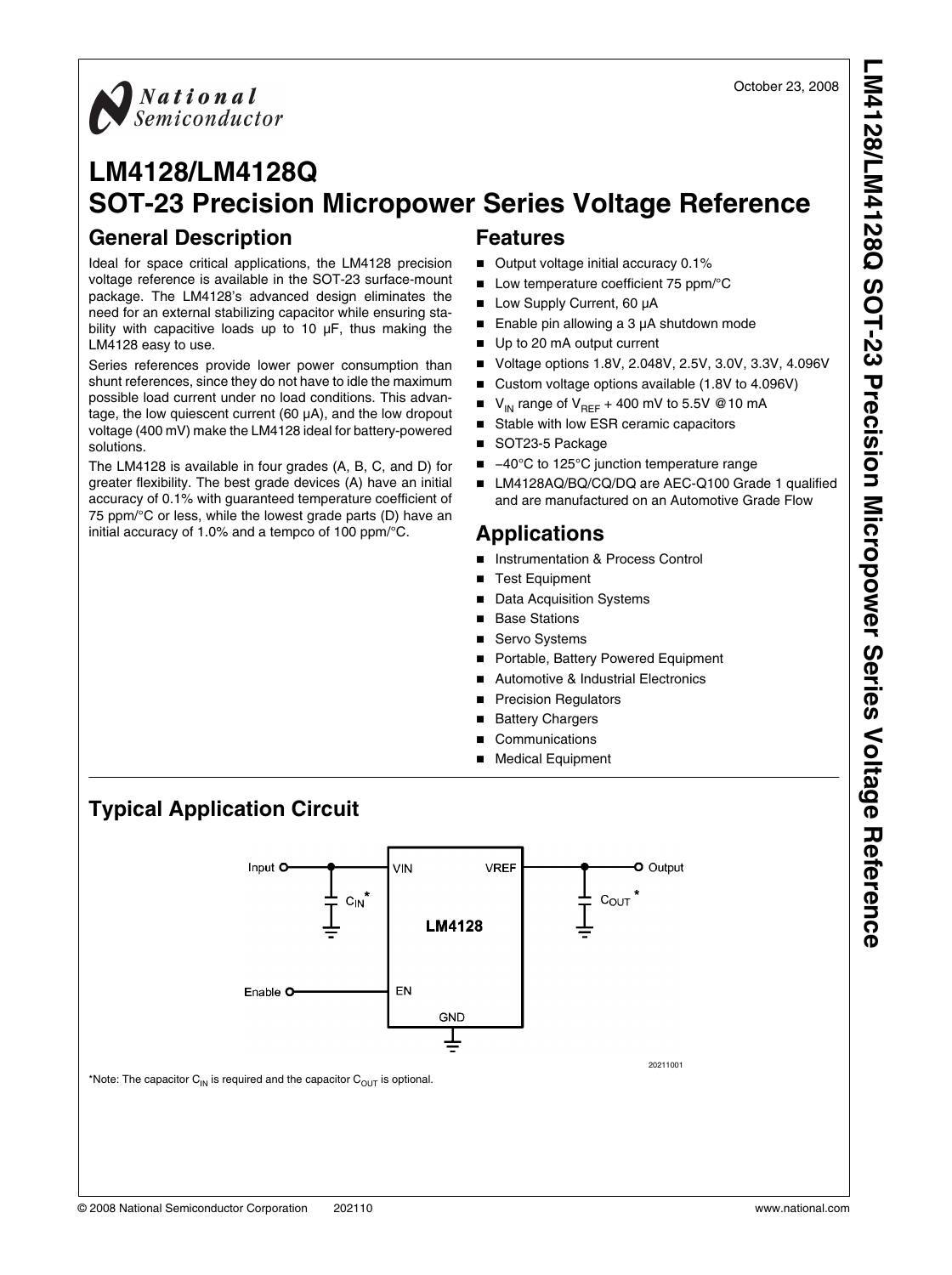# **Connection Diagram**



# **Ordering Information**

| <b>Input Output Voltage</b>          | <b>LM4128 Supplied as</b> | <b>LM4128 Supplied as</b> | <b>Part Marking</b>           | <b>Feature</b> |
|--------------------------------------|---------------------------|---------------------------|-------------------------------|----------------|
| Accuracy at 25°C And                 | 1000 units, Tape and      | 3000 units, Tape and      |                               |                |
| <b>Temperature Coefficient</b>       | Reel                      | Reel                      |                               |                |
|                                      | LM4128AMF-1.8             | LM4128AMFX-1.8            | R <sub>5</sub> AA             |                |
|                                      | LM4128AMF-2.0             | LM4128AMFX-2.0            | R <sub>5</sub> BA             |                |
|                                      | LM4128AMF-2.5             | LM4128AMFX-2.5            | R <sub>5</sub> CA             |                |
| 0.1%, 75 ppm/ $\degree$ C (A grade)  | LM4128AMF-3.0             | LM4128AMFX-3.0            | R <sub>5</sub> DA             |                |
|                                      | LM4128AMF-3.3             | LM4128AMFX-3.3            | R <sub>5</sub> EA             |                |
|                                      | LM4128AMF-4.1             | LM4128AMFX-4.1            | R <sub>5</sub> FA             |                |
|                                      | LM4128BMF-1.8             | LM4128BMFX-1.8            | R <sub>5</sub> A <sub>B</sub> |                |
|                                      | LM4128BMF-2.0             | LM4128BMFX-2.0            | R <sub>5</sub> B <sub>B</sub> |                |
|                                      | LM4128BMF-2.5             | LM4128BMFX-2.5            | R <sub>5</sub> C <sub>B</sub> |                |
| 0.2%, 75 ppm/ $\degree$ C (B grade)  | LM4128BMF-3.0             | LM4128BMFX-3.0            | R <sub>5</sub> D <sub>B</sub> |                |
|                                      | LM4128BMF-3.3             | LM4128BMFX-3.3            | R <sub>5</sub> EB             |                |
|                                      | LM4128BMF-4.1             | LM4128BMFX-4.1            | R <sub>5</sub> F <sub>B</sub> |                |
|                                      | LM4128CMF-1.8             | LM4128CMFX-1.8            | R <sub>5</sub> AC             |                |
|                                      | LM4128CMF-2.0             | LM4128CMFX-2.0            | R <sub>5</sub> BC             |                |
|                                      | LM4128CMF-2.5             | LM4128CMFX-2.5            | R <sub>5</sub> CC             |                |
| 0.5%, 100 ppm/ $\degree$ C (C grade) | LM4128CMF-3.0             | LM4128CMFX-3.0            | R <sub>5</sub> D <sub>C</sub> |                |
|                                      | LM4128CMF-3.3             | LM4128CMFX-3.3            | R <sub>5</sub> EC             |                |
|                                      | LM4128CMF-4.1             | LM4128CMFX-4.1            | R <sub>5</sub> FC             |                |
|                                      | LM4128DMF-1.8             | LM4128DMFX-1.8            | R <sub>5</sub> A <sub>D</sub> |                |
|                                      | LM4128DMF-2.0             | LM4128DMFX-2.0            | R <sub>5</sub> B <sub>D</sub> |                |
| 1.0%, 100 ppm/°C max                 | LM4128DMF-2.5             | LM4128DMFX-2.5            | R <sub>5</sub> C <sub>D</sub> |                |
| (D grade)                            | LM4128DMF-3.0             | LM4128DMFX-3.0            | R <sub>5</sub> D <sub>D</sub> |                |
|                                      | LM4128DMF-3.3             | LM4128DMFX-3.3            | R <sub>5</sub> ED             |                |
|                                      | LM4128DMF-4.1             | LM4128DMFX-4.1            | R <sub>5</sub> FD             |                |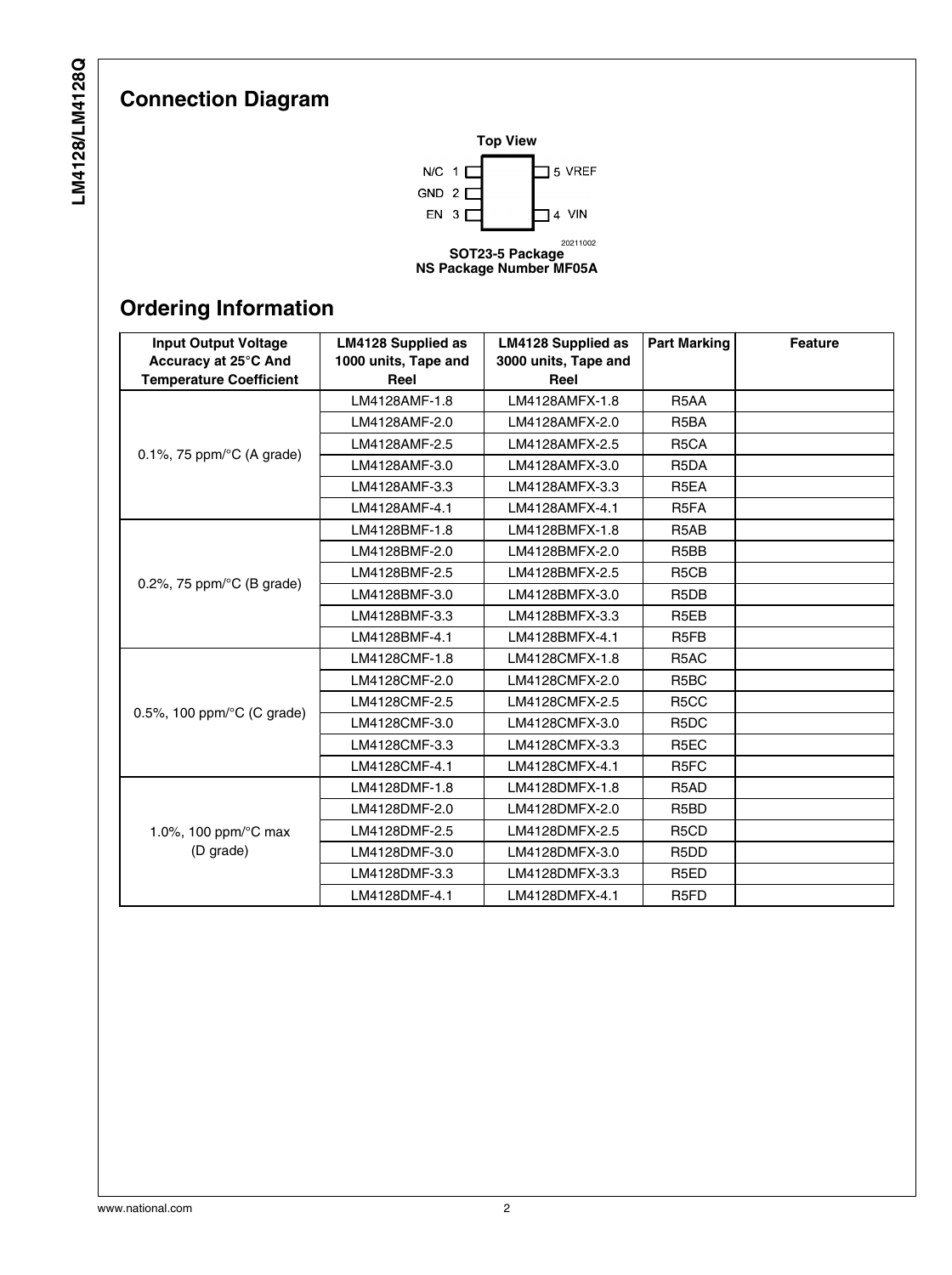| <b>Input Output Voltage</b>    | <b>LM4128 Supplied as</b> | <b>LM4128 Supplied as</b> | <b>Part Marking</b> | <b>Feature</b>         |
|--------------------------------|---------------------------|---------------------------|---------------------|------------------------|
| Accuracy at 25°C And           | 1000 units, Tape and      | 3000 units, Tape and      |                     |                        |
| <b>Temperature Coefficient</b> | Reel                      | Reel                      |                     |                        |
|                                | LM4128AQ1MF1.8            | LM4128AQ1MFX1.8           | R6AA                | AEC-Q100 Grade 1       |
|                                | LM4128AQ1MF2.0            | LM4128AQ1MFX2.0           | R6BA                | qualified. Automotive  |
| 0.1%, 75 ppm/ $\rm ^{\circ}C$  | LM4128AQ1MF2.5            | LM4128AQ1MFX2.5           | R6CA                | Grade Production Flow* |
| (AQ grade)                     | LM4128AQ1MF3.0            | LM4128AQ1MFX3.0           | R6DA                |                        |
|                                | LM4128AQ1MF3.3            | LM4128AQ1MFX3.3           | R6EA                |                        |
|                                | LM4128AQ1MF4.1            | LM4128AQ1MFX4.1           | R6FA                |                        |
|                                | LM4128BQ1MF1.8            | LM4128BO1MFX1.8           | R6AB                | AEC-Q100 Grade 1       |
|                                | LM4128BQ1MF2.0            | LM4128BQ1MFX2.0           | R6BB                | qualified. Automotive  |
| 0.2%, 75 ppm/ $\textdegree$ C  | LM4128BQ1MF2.5            | LM4128BQ1MFX2.5           | R6CB                | Grade Production Flow* |
| (BQ grade)                     | LM4128BQ1MF3.0            | LM4128BQ1MFX3.0           | R6DB                |                        |
|                                | LM4128BQ1MF3.3            | LM4128BQ1MFX3.3           | R6EB                |                        |
|                                | LM4128BQ1MF4.1            | LM4128BQ1MFX4.1           | R6FB                |                        |
|                                | LM4128CQ1MF1.8            | LM4128CQ1MFX1.8           | R6AC                | AEC-Q100 Grade 1       |
|                                | LM4128CQ1MF2.0            | LM4128CQ1MFX2.0           | R6BC                | qualified. Automotive  |
| 0.5%, 100 ppm/°C               | LM4128CQ1MF2.5            | LM4128CQ1MFX2.5           | R6CC                | Grade Production Flow* |
| (CQ grade)                     | LM4128CQ1MF3.0            | LM4128CQ1MFX3.0           | R6DC                |                        |
|                                | LM4128CQ1MF3.3            | LM4128CQ1MFX3.3           | R6EC                |                        |
|                                | LM4128CQ1MF4.1            | LM4128CQ1MFX4.1           | R6FC                |                        |
|                                | LM4128DQ1MF1.8            | LM4128DQ1MFX1.8           | R6AD                | AEC-Q100 Grade 1       |
|                                | LM4128DQ1MF2.0            | LM4128DQ1MFX2.0           | R6BD                | qualified. Automotive  |
| 1.0%, 100 ppm/°C max           | LM4128DQ1MF2.5            | LM4128DQ1MFX2.5           | R6CD                | Grade Production Flow* |
| (DQ grade)                     | LM4128DQ1MF3.0            | LM4128DQ1MFX3.0           | R6DD                |                        |
|                                | LM4128DQ1MF3.3            | LM4128DQ1MFX3.3           | R6ED                |                        |
|                                | LM4128DQ1MF4.1            | LM4128DQ1MFX4.1           | R6FD                |                        |

\*Automotive Grade (Q) product incorporates enhanced manufacturing and support processes for the automotive market, including defect detection methodologies. Reliability qualification is compliant with the requirements and temperature grades defined in the AEC-Q100 standard. Automotive grade products are identified with the letter Q. For more information go to http://www.national.com/automotive.

## **Pin Descriptions**

| Pin# | Name        | <b>Function</b>                |
|------|-------------|--------------------------------|
|      | N/C         | No connect pin, leave floating |
|      | <b>GND</b>  | Ground                         |
|      | EN          | Enable pin                     |
|      | VIN         | Input supply                   |
|      | <b>VREF</b> | Reference output               |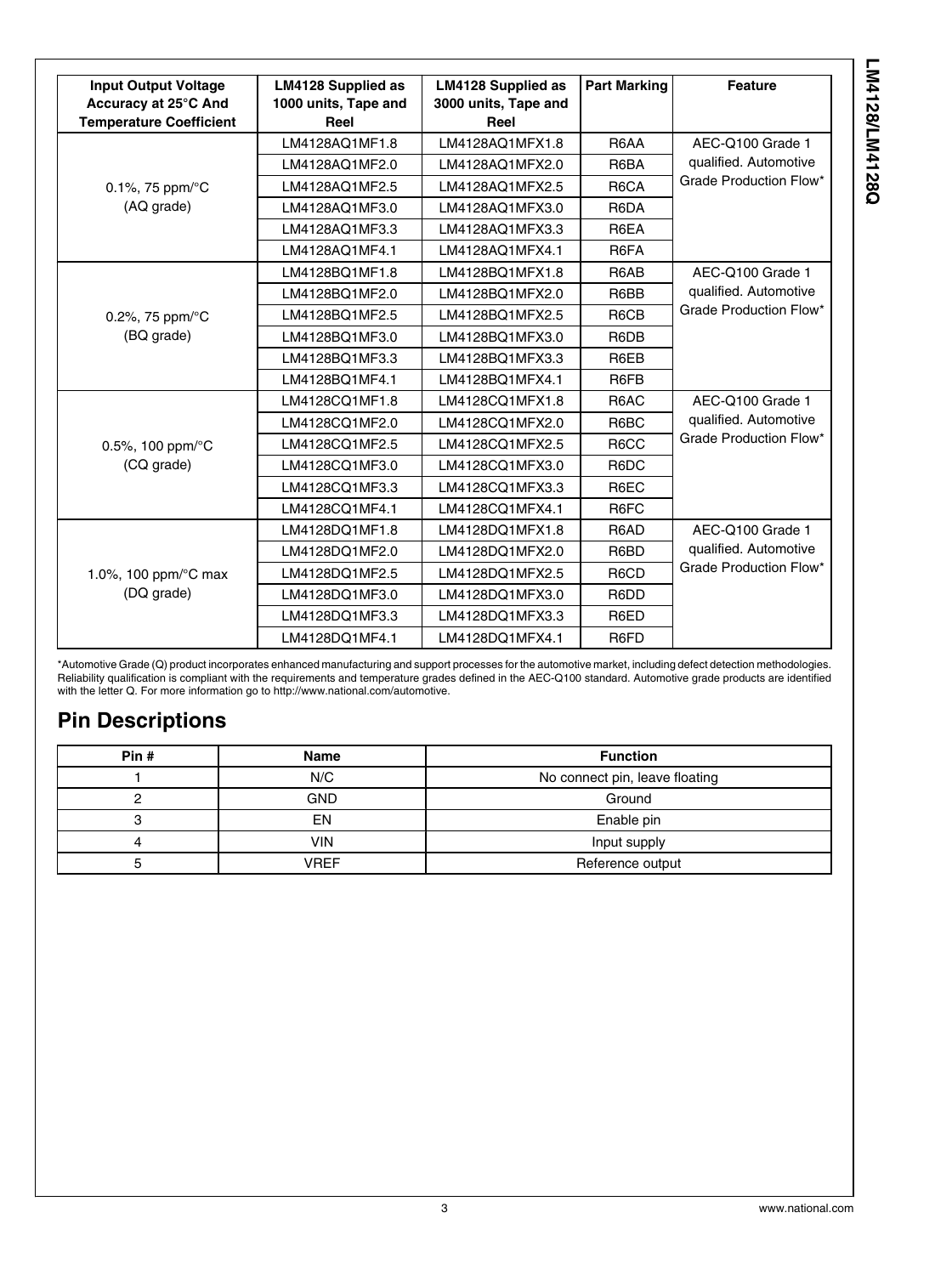## **Absolute Maximum Ratings (Note [1](#page-8-0))**

**If Military/Aerospace specified devices are required, please contact the National Semiconductor Sales Office/ Distributors for availability and specifications.**

| Maximum Voltage on any input            | $-0.3$ to 6V                        |
|-----------------------------------------|-------------------------------------|
| Output short circuit duration           | Indefinite                          |
| Power Dissipation $(T_0 = 25^{\circ}C)$ |                                     |
| (Note 2)                                | 350 mW                              |
| Storage Temperature Range               | $-65^{\circ}$ C to 150 $^{\circ}$ C |
|                                         |                                     |

Lead Temperature (soldering, 10sec) 260°C

| Vapor Phase (60 sec)                                   | 215 $\mathrm{^{\circ}C}$ |
|--------------------------------------------------------|--------------------------|
| Infrared (15sec)                                       | 220°C                    |
| <b>ESD Susceptibility (Note 3)</b><br>Human Body Model | 2 kV                     |

# **Operating Ratings**

| Maximum Input Supply Voltage       | 5.5V               |
|------------------------------------|--------------------|
| Maximum Enable Input Voltage       | $V_{IN}$           |
| <b>Maximum Load Current</b>        | 20 <sub>m</sub> A  |
| Junction Temperature Range $(T_1)$ | $-40^{\circ}$ C to |
|                                    | $+125^{\circ}$ C   |

## **Electrical Characteristics**

**LM4128-1.8 (** $V_{\text{OUT}} = 1.8V$ **)** Limits in standard type are for  $T_J = 25^{\circ}$ C only, and limits in **boldface type** apply over the junction temperature (T $_{\rm J}$ ) range of -40°C to +125°C unless otherwise specified. Minimum and Maximum limits are guaranteed through test, design, or statistical correlation. Typical values represent the most likely parametric norm at T $_{\rm J}$  = 25°C, and are provided for reference purposes only. Unless otherwise specified  $V_{IN} = 5V$  and  $I_{LOAD} = 0A$ .

| Symbol                           | <b>Parameter</b>                                      | <b>Conditions</b>                    | Min      | <b>Typ</b> | Max      | Unit         |
|----------------------------------|-------------------------------------------------------|--------------------------------------|----------|------------|----------|--------------|
|                                  |                                                       |                                      | (Note 4) | (Note 5)   | (Note 4) |              |
| $V_{REF}$                        | Output Voltage Initial Accuracy                       |                                      |          |            |          |              |
|                                  | LM4128A-1.8                                           | (A Grade - 0.1%)                     | $-0.1$   |            | $+0.1$   | $\%$         |
|                                  | LM4128B-1.8                                           | (B Grade - 0.2%)                     | $-0.2$   |            | $+0.2$   |              |
|                                  | LM4128C-1.8                                           | (C Grade - 0.5%)                     | $-0.5$   |            | $+0.5$   |              |
|                                  | LM4128D-1.8                                           | (D Grade - 1.0%)                     | $-1.0$   |            | $+1.0$   |              |
|                                  | TCV <sub>REF</sub> / °C (Note Temperature Coefficient | LM4128A-1.8                          |          |            | 75       |              |
| 6)                               |                                                       | LM4128B-1.8                          |          |            | 75       |              |
|                                  |                                                       | LM4128C-1.8                          |          |            | 100      | ppm / °C     |
|                                  |                                                       | LM4128D-1.8                          |          |            | 100      |              |
| l <sub>Q</sub>                   | <b>Supply Current</b>                                 |                                      |          | 60         | 100      | μA           |
| $I_{Q\_SD}$                      | Supply Current in Shutdown                            | $EN = 0V$                            |          | 3          | 7        | μA           |
| $\Delta V_{REF}/\Delta V_{IN}$   | Line Regulation                                       | $V_{REF}$ + 400 mV ≤ $V_{IN}$ ≤ 5.5V |          | 30         |          | ppm / V      |
| $\Delta V_{REF}/\Delta I_{LOAD}$ | <b>Load Regulation</b>                                | 0 mA ≤ $I_{LOAD}$ ≤ 20 mA            |          | 25         | 120      | ppm / mA     |
| $\Delta V_{REF}$                 | Long Term Stability (Note 7)                          | 1000 Hrs                             |          | 50         |          | ppm          |
|                                  | Thermal Hysteresis (Note 8)                           | -40°C ≤ T <sub>.I</sub> ≤ +125°C     |          | 75         |          |              |
| $V_{IN} - V_{REF}$               | Dropout Voltage (Note 9)                              | $I_{LOAD} = 10 \text{ mA}$           |          | 200        | 400      | mV           |
| $V_{N}$                          | <b>Output Noise Voltage</b>                           | 0.1 Hz to 10 Hz                      |          | 170        |          | $\mu V_{PP}$ |
| $I_{SC}$                         | <b>Short Circuit Current</b>                          |                                      |          |            | 75       | mA           |
| $V_{IL}$                         | Enable Pin Maximum Low Input Level                    |                                      |          |            | 35       | %V           |
| $V_{IH}$                         | Enable Pin Minimum High Input Level                   |                                      | 65       |            |          | %V           |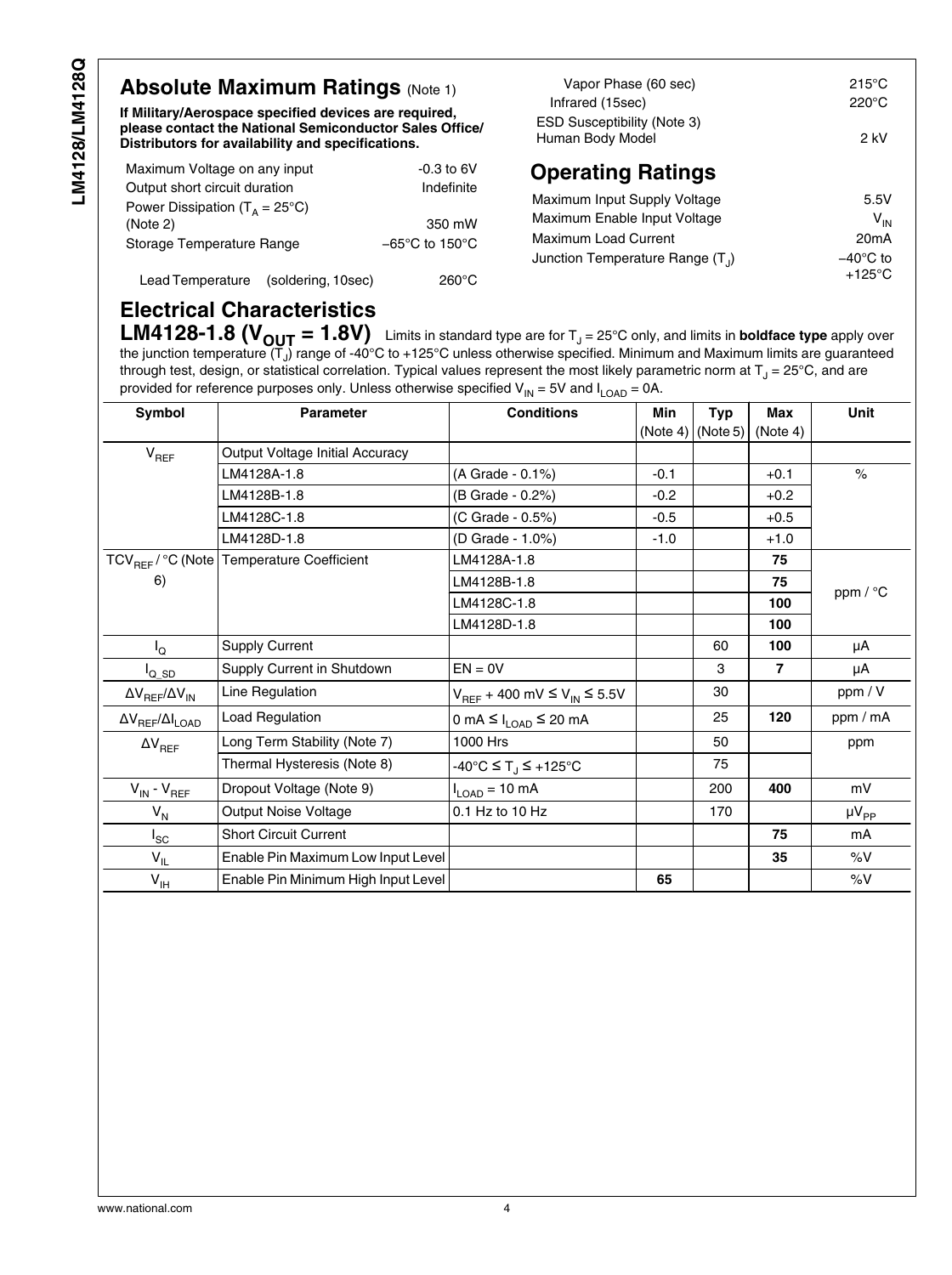## **Electrical Characteristics LM4128-2.0 (** $V_{\text{OUT}}$  **= 2.048V)** Limits in standard type are for  $T_J$  = 25°C only, and limits in **boldface type** apply over the junction temperature (T<sub>J</sub>) range of -40°C to +125°C unless otherwise specified. Minimum and Maximum limits are

guaranteed through test, design, or statistical correlation. Typical values represent the most likely parametric norm at T $_{\rm J}$  = 25°C, and are provided for reference purposes only. Unless otherwise specified  $V_{IN}$  = 5V and  $I_{\sf LOAD}$  = 0A.

| Symbol                           | <b>Parameter</b>                                        | <b>Conditions</b>                          | Min<br>$(Note 4)$ $(Note 5)$ | <b>Typ</b> | <b>Max</b><br>(Note 4) | Unit               |
|----------------------------------|---------------------------------------------------------|--------------------------------------------|------------------------------|------------|------------------------|--------------------|
| $V_{REF}$                        | Output Voltage Initial Accuracy                         |                                            |                              |            |                        |                    |
|                                  | LM4128A-2.0                                             | (A Grade - 0.1%)                           | $-0.1$                       |            | $+0.1$                 | $\frac{1}{\alpha}$ |
|                                  | LM4128B-2.0                                             | (B Grade - 0.2%)                           | $-0.2$                       |            | $+0.2$                 |                    |
|                                  | LM4128C-2.0                                             | (C Grade - 0.5%)                           | $-0.5$                       |            | $+0.5$                 |                    |
|                                  | LM4128D-2.0                                             | (D Grade - 1.0%)                           | $-1.0$                       |            | $+1.0$                 |                    |
|                                  | TCV <sub>REF</sub> / °C (Note   Temperature Coefficient | LM4128A-2.0                                |                              |            | 75                     |                    |
| 6)                               |                                                         | LM4128B-2.0                                |                              |            | 75                     |                    |
|                                  |                                                         | LM4128C-2.0                                |                              |            | 100                    | ppm / °C           |
|                                  |                                                         | LM4128D-2.0                                |                              |            | 100                    |                    |
| $I_{\Omega}$                     | <b>Supply Current</b>                                   |                                            |                              | 60         | 100                    | μA                 |
| <sup>I</sup> Q SD                | Supply Current in Shutdown                              | $EN = 0V$                                  |                              | 3          | 7                      | μA                 |
| $\Delta V_{REF}/\Delta V_{IN}$   | Line Regulation                                         | $V_{REF}$ + 400 mV ≤ $V_{IN}$ ≤ 5.5V       |                              | 30         |                        | ppm / V            |
| $\Delta V_{REF}/\Delta I_{LOAD}$ | <b>Load Regulation</b>                                  | 0 mA $\leq$ I <sub>LOAD</sub> $\leq$ 20 mA |                              | 25         | 120                    | ppm / mA           |
| $\Delta V_{REF}$                 | Long Term Stability (Note 7)                            | 1000 Hrs                                   |                              | 50         |                        | ppm                |
|                                  | Thermal Hysteresis (Note 8)                             | -40°C ≤ T <sub>J</sub> ≤ +125°C            |                              | 75         |                        |                    |
| $V_{IN} - V_{REF}$               | Dropout Voltage (Note 9)                                | $I_{LOAD} = 10 \text{ mA}$                 |                              | 175        | 400                    | mV                 |
| $V_{N}$                          | <b>Output Noise Voltage</b>                             | 0.1 Hz to 10 Hz                            |                              | 190        |                        | $\mu V_{PP}$       |
| $I_{SC}$                         | <b>Short Circuit Current</b>                            |                                            |                              |            | 75                     | mA                 |
| $V_{IL}$                         | Enable Pin Maximum Low Input Level                      |                                            |                              |            | 35                     | %V                 |
| $V_{\vert H}$                    | Enable Pin Minimum High Input Level                     |                                            | 65                           |            |                        | %V                 |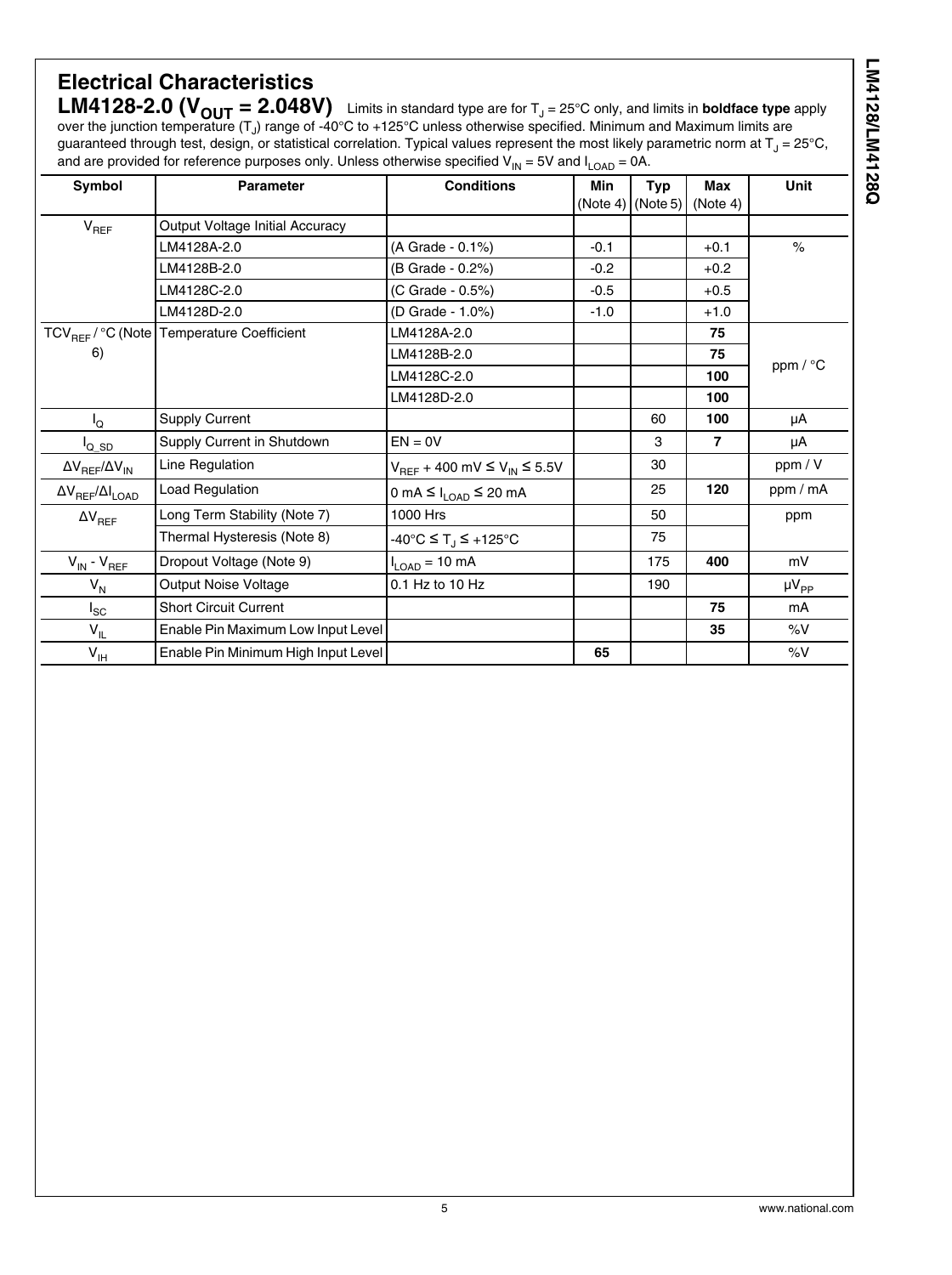# **Electrical Characteristics**

**LM4128-2.5 (** $V_{\text{OUT}} = 2.5V$ **)** Limits in standard type are for T<sub>J</sub> = 25°C only, and limits in **boldface type** apply over the junction temperature (T<sub>J</sub>) range of -40°C to +125°C unless otherwise specified. Minimum and Maximum limits are guaranteed through test, design, or statistical correlation. Typical values represent the most likely parametric norm at T $_{\rm J}$  = 25°C, and are provided for reference purposes only. Unless otherwise specified  $V_{IN}$  = 5V and  $I_{LOAD}$  = 0A.

| Symbol                           | <b>Parameter</b>                                        | <b>Conditions</b>                    | Min    | <b>Typ</b><br>(Note 4) $(Note 5)$ | <b>Max</b><br>(Note 4) | Unit                 |
|----------------------------------|---------------------------------------------------------|--------------------------------------|--------|-----------------------------------|------------------------|----------------------|
| $V_{REF}$                        | Output Voltage Initial Accuracy                         |                                      |        |                                   |                        |                      |
|                                  | LM4128A-2.5                                             | (A Grade - 0.1%)                     | $-0.1$ |                                   | $+0.1$                 | $\frac{1}{\sqrt{2}}$ |
|                                  | LM4128B-2.5                                             | (B Grade - 0.2%)                     | $-0.2$ |                                   | $+0.2$                 |                      |
|                                  | LM4128C-2.5                                             | (C Grade - 0.5%)                     | $-0.5$ |                                   | $+0.5$                 |                      |
|                                  | LM4128D-2.5                                             | (D Grade - 1.0%)                     | $-1.0$ |                                   | $+1.0$                 |                      |
|                                  | TCV <sub>REF</sub> / °C (Note   Temperature Coefficient | LM4128A-2.5                          |        |                                   | 75                     |                      |
| 6)                               |                                                         | LM4128B-2.5                          |        |                                   | 75                     |                      |
|                                  |                                                         | LM4128C-2.5                          |        |                                   | 100                    | ppm / °C             |
|                                  |                                                         | LM4128D-2.5                          |        |                                   | 100                    |                      |
| $I_{\rm Q}$                      | <b>Supply Current</b>                                   |                                      |        | 60                                | 100                    | μA                   |
| $I_{Q\_SD}$                      | Supply Current in Shutdown                              | $EN = 0V$                            |        | 3                                 | $\overline{7}$         | μA                   |
| $\Delta V_{REF}/\Delta V_{IN}$   | Line Regulation                                         | $V_{REF}$ + 400 mV ≤ $V_{IN}$ ≤ 5.5V |        | 50                                |                        | ppm / V              |
| $\Delta V_{REF}/\Delta I_{LOAD}$ | Load Regulation                                         | 0 mA ≤ $I_{\text{LOAD}}$ ≤ 20 mA     |        | 25                                | 120                    | ppm / mA             |
| $\Delta V_{REF}$                 | Long Term Stability (Note 7)                            | 1000 Hrs                             |        | 50                                |                        | ppm                  |
|                                  | Thermal Hysteresis (Note 8)                             | -40°C ≤ T <sub>.I</sub> ≤ +125°C     |        | 75                                |                        |                      |
| $V_{IN} - V_{REF}$               | Dropout Voltage (Note 9)                                | $I_{LOAD} = 10 \text{ mA}$           |        | 175                               | 400                    | mV                   |
| $V_N$                            | <b>Output Noise Voltage</b>                             | 0.1 Hz to 10 Hz                      |        | 275                               |                        | $\mu V_{PP}$         |
| $I_{SC}$                         | <b>Short Circuit Current</b>                            |                                      |        |                                   | 75                     | mA                   |
| $V_{IL}$                         | Enable Pin Maximum Low Input Level                      |                                      |        |                                   | 35                     | $\%V$                |
| $V_{\vert H}$                    | Enable Pin Minimum High Input Level                     |                                      | 65     |                                   |                        | $\%V$                |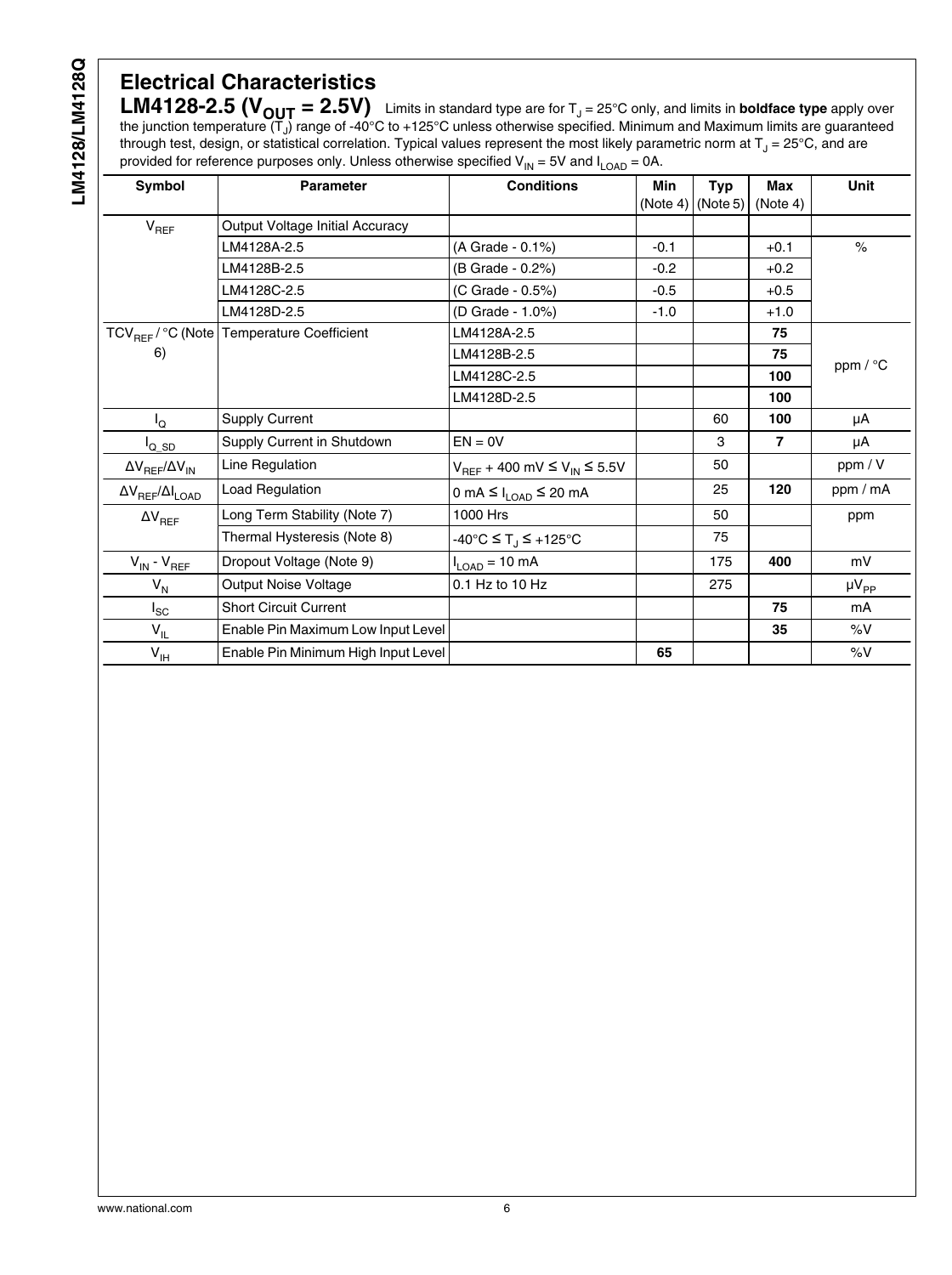| í  |
|----|
|    |
|    |
|    |
|    |
|    |
| ī  |
| о  |
| ı. |
|    |

# **Electrical Characteristics**

**LM4128-3.0 (** $V_{\text{OUT}}$  **= 3.0V)** Limits in standard type are for T<sub>J</sub> = 25°C only, and limits in **boldface type** apply over the junction temperature (T<sub>J</sub>) range of -40°C to +125°C unless otherwise specified. Minimum and Maximum limits are guaranteed through test, design, or statistical correlation. Typical values represent the most likely parametric norm at T $_{\rm J}$  = 25°C, and are provided for reference purposes only. Unless otherwise specified  $V_{IN} = 5V$  and  $I_{LOAD} = 0A$ .

| Symbol                           | <b>Parameter</b>                                        | <b>Conditions</b>                                      | Min<br>(Note 4) | <b>Typ</b><br>(Note 5) | Max<br>(Note 4) | Unit         |
|----------------------------------|---------------------------------------------------------|--------------------------------------------------------|-----------------|------------------------|-----------------|--------------|
| $V_{REF}$                        | Output Voltage Initial Accuracy                         |                                                        |                 |                        |                 |              |
|                                  | LM4128A-3.0                                             | (A Grade - 0.1%)                                       | $-0.1$          |                        | $+0.1$          | $\%$         |
|                                  | LM4128B-3.0                                             | (B Grade - 0.2%)                                       | $-0.2$          |                        | $+0.2$          |              |
|                                  | LM4128C-3.0                                             | (C Grade - 0.5%)                                       | $-0.5$          |                        | $+0.5$          |              |
|                                  | LM4128D-3.0                                             | (D Grade - 1.0%)                                       | $-1.0$          |                        | $+1.0$          |              |
|                                  | TCV <sub>REF</sub> / °C (Note   Temperature Coefficient | LM4128A-3.0                                            |                 |                        | 75              |              |
| 6)                               |                                                         | LM4128B-3.0                                            |                 |                        | 75              |              |
|                                  |                                                         | LM4128C-3.0                                            |                 |                        | 100             | ppm / °C     |
|                                  |                                                         | LM4128D-3.0                                            |                 |                        | 100             |              |
| $I_{\Omega}$                     | <b>Supply Current</b>                                   |                                                        |                 | 60                     | 100             | μA           |
| <sup>I</sup> Q SD                | Supply Current in Shutdown                              | $EN = 0V$                                              |                 | 3                      | 7               | μA           |
| $\Delta V_{REF}/\Delta V_{IN}$   | Line Regulation                                         | $V_{REF}$ + 400 mV ≤ $V_{IN}$ ≤ 5.5V                   |                 | 70                     |                 | ppm / V      |
| $\Delta V_{REF}/\Delta I_{LOAD}$ | Load Regulation                                         | $0 \text{ mA} \leq I_{\text{LOAD}} \leq 20 \text{ mA}$ |                 | 25                     | 120             | ppm / mA     |
| $\Delta V_{REF}$                 | Long Term Stability (Note 7)                            | 1000 Hrs                                               |                 | 50                     |                 | ppm          |
|                                  | Thermal Hysteresis (Note 8)                             | -40°C ≤ T <sub>.I</sub> ≤ +125°C                       |                 | 75                     |                 |              |
| $V_{IN} - V_{REF}$               | Dropout Voltage (Note 9)                                | $I_{LOAD} = 10 \text{ mA}$                             |                 | 175                    | 400             | mV           |
| $V_{N}$                          | <b>Output Noise Voltage</b>                             | 0.1 Hz to 10 Hz                                        |                 | 285                    |                 | $\mu V_{PP}$ |
| $I_{SC}$                         | <b>Short Circuit Current</b>                            |                                                        |                 |                        | 75              | mA           |
| $V_{IL}$                         | Enable Pin Maximum Low Input Level                      |                                                        |                 |                        | 35              | $\%V$        |
| $V_{\text{IH}}$                  | Enable Pin Minimum High Input Level                     |                                                        | 65              |                        |                 | %V           |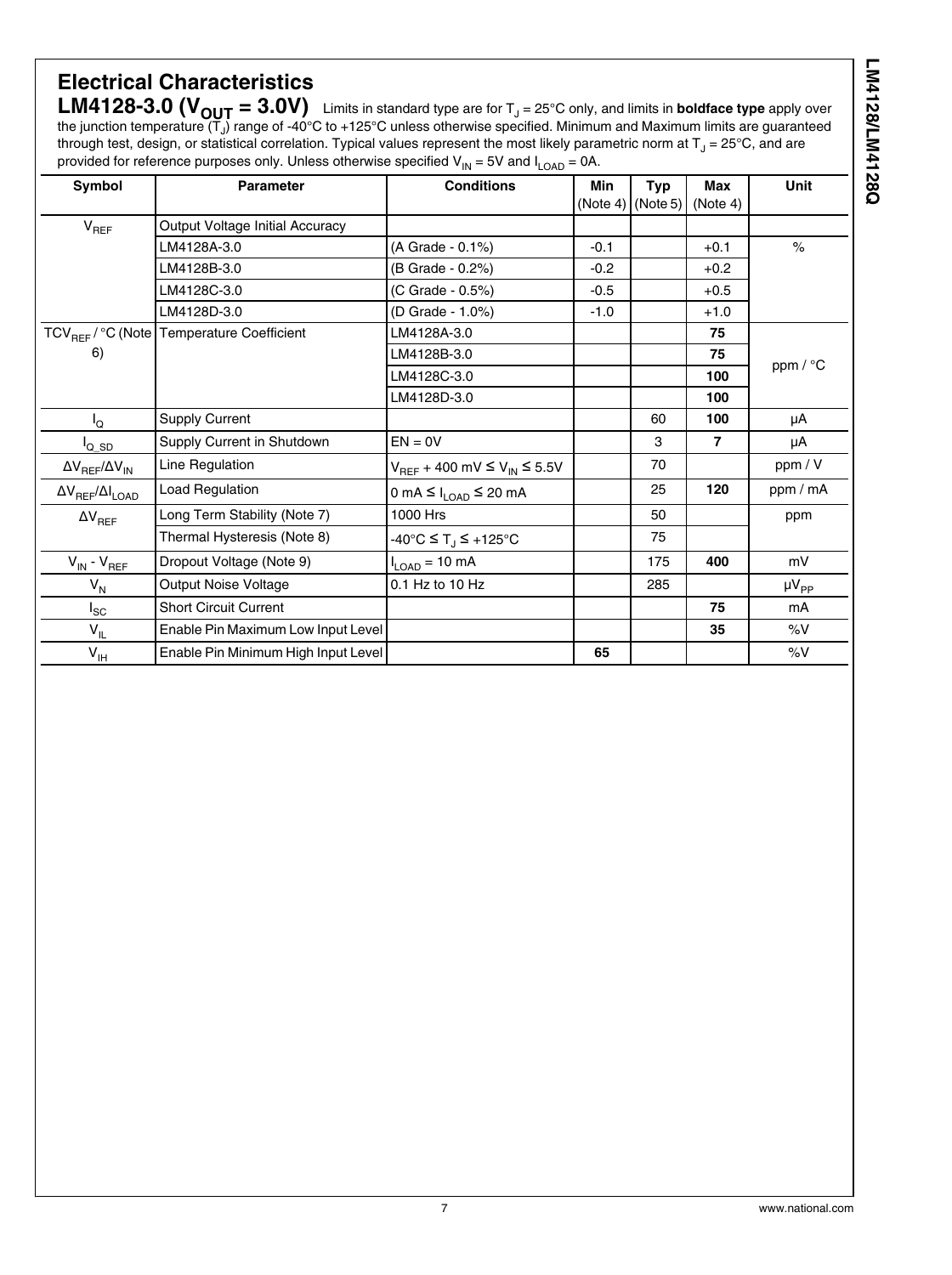# **Electrical Characteristics**

**LM4128-3.3 (** $V_{\text{OUT}} = 3.3V$ **)** Limits in standard type are for T<sub>J</sub> = 25°C only, and limits in **boldface type** apply over the junction temperature (T<sub>J</sub>) range of -40°C to +125°C unless otherwise specified. Minimum and Maximum limits are guaranteed through test, design, or statistical correlation. Typical values represent the most likely parametric norm at T $_{\rm J}$  = 25°C, and are provided for reference purposes only. Unless otherwise specified  $V_{IN}$  = 5V and  $I_{LOAD}$  = 0A.

| Symbol                           | <b>Parameter</b>                                      | <b>Conditions</b>                              | Min                 | <b>Typ</b> | <b>Max</b> | Unit          |
|----------------------------------|-------------------------------------------------------|------------------------------------------------|---------------------|------------|------------|---------------|
|                                  |                                                       |                                                | $(Note 4)$ (Note 5) |            | (Note 4)   |               |
| $V_{REF}$                        | <b>Output Voltage Initial Accuracy</b>                |                                                |                     |            |            |               |
|                                  | LM4128A-3.3                                           | (A Grade - 0.1%)                               | $-0.1$              |            | $+0.1$     | $\frac{1}{2}$ |
|                                  | LM4128B-3.3                                           | (B Grade - 0.2%)                               | $-0.2$              |            | $+0.2$     |               |
|                                  | LM4128C-3.3                                           | (C Grade - 0.5%)                               | $-0.5$              |            | $+0.5$     |               |
|                                  | LM4128D-3.3                                           | (D Grade - 1.0%)                               | $-1.0$              |            | $+1.0$     |               |
|                                  | TCV <sub>REF</sub> / °C (Note Temperature Coefficient | LM4128A-3.3                                    |                     |            | 75         |               |
| 6)                               |                                                       | LM4128B-3.3                                    |                     |            | 75         |               |
|                                  |                                                       | LM4128C-3.3                                    |                     |            | 100        | ppm / °C      |
|                                  |                                                       | LM4128D-3.3                                    |                     |            | 100        |               |
| $I_{\rm Q}$                      | <b>Supply Current</b>                                 |                                                |                     | 60         | 100        | μA            |
| $I_{Q\_SD}$                      | Supply Current in Shutdown                            | $EN = 0V$                                      |                     | 3          | 7          | μA            |
| $\Delta V_{REF}/\Delta V_{IN}$   | Line Regulation                                       | $V_{REF}$ + 400 mV $\leq$ $V_{IN}$ $\leq$ 5.5V |                     | 85         |            | ppm / V       |
| $\Delta V_{REF}/\Delta I_{LOAD}$ | Load Regulation                                       | 0 mA ≤ $I_{LOAD}$ ≤ 20 mA                      |                     | 25         | 120        | ppm / mA      |
| $\Delta V_{REF}$                 | Long Term Stability (Note 7)                          | 1000 Hrs                                       |                     | 50         |            | ppm           |
|                                  | Thermal Hysteresis (Note 8)                           | -40°C ≤ T <sub>.I</sub> ≤ +125°C               |                     | 75         |            |               |
| $V_{IN}$ - $V_{REF}$             | Dropout Voltage (Note 9)                              | $I_{LOAD} = 10 \text{ mA}$                     |                     | 175        | 400        | mV            |
| $V_N$                            | Output Noise Voltage                                  | 0.1 Hz to 10 Hz                                |                     | 310        |            | $\mu V_{PP}$  |
| $I_{SC}$                         | <b>Short Circuit Current</b>                          |                                                |                     |            | 75         | mA            |
| $V_{IL}$                         | Enable Pin Maximum Low Input Level                    |                                                |                     |            | 35         | %V            |
| $V_{\text{IH}}$                  | Enable Pin Minimum High Input Level                   |                                                | 65                  |            |            | %V            |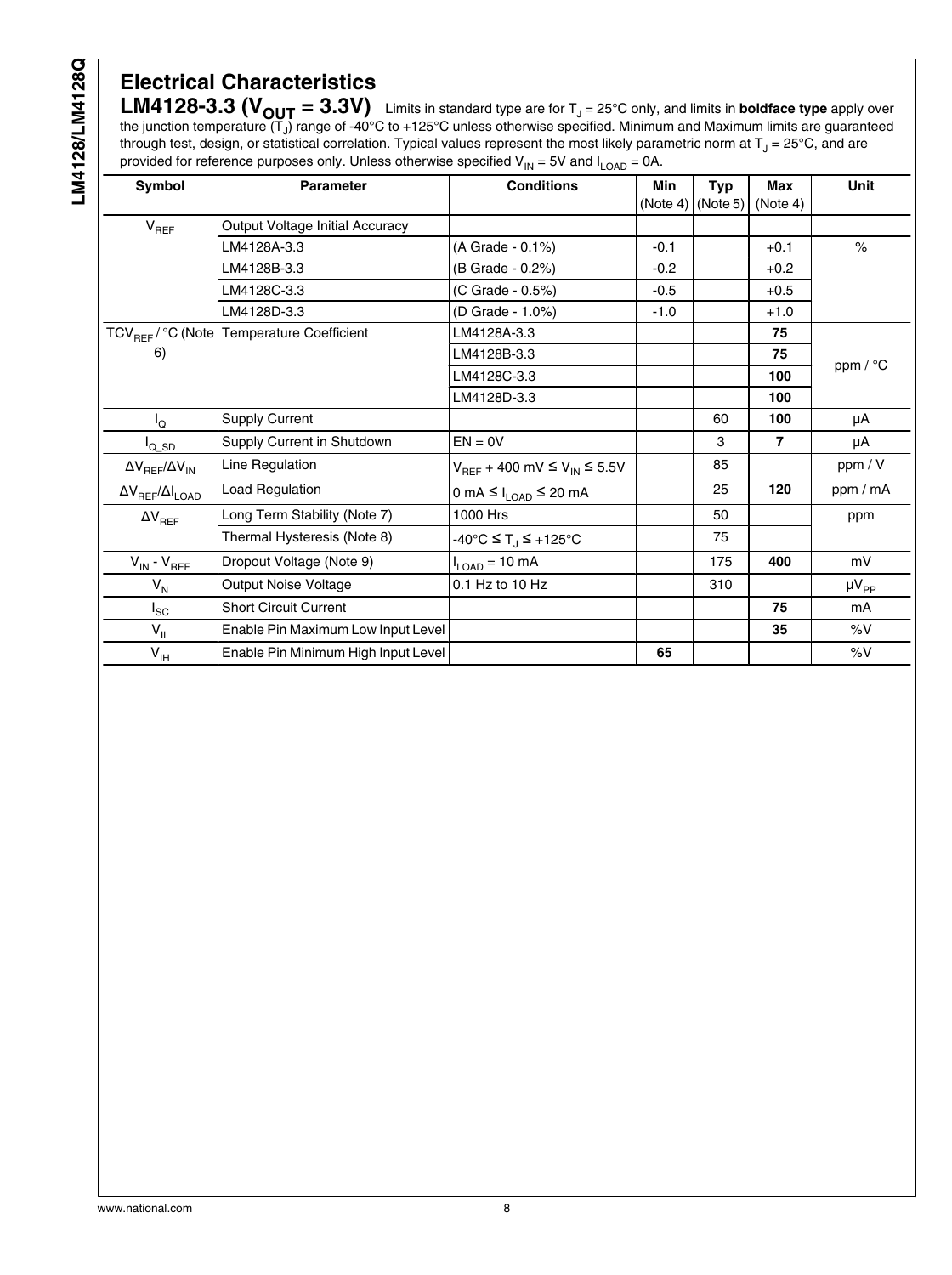### <span id="page-8-0"></span>**Electrical Characteristics LM4128-4.1 (** $V_{\text{OUT}} = 4.096V$ **)** Limits in standard type are for  $T_J = 25^{\circ}$ C only, and limits in **boldface type** apply over the junction temperature (T<sub>J</sub>) range of -40°C to +125°C unless otherwise specified. Minimum and Maximum limits are

guaranteed through test, design, or statistical correlation. Typical values represent the most likely parametric norm at T $_{\rm J}$  = 25°C, and are provided for reference purposes only. Unless otherwise specified  $V_{IN} = 5V$  and  $I_{I \cap AD} = 0A$ .

| Symbol                           | <b>Parameter</b>                                      | <b>Conditions</b>                          | Min                   | <b>Typ</b> | Max      | <b>Unit</b>        |
|----------------------------------|-------------------------------------------------------|--------------------------------------------|-----------------------|------------|----------|--------------------|
|                                  |                                                       |                                            | $(Note 4)$ $(Note 5)$ |            | (Note 4) |                    |
| $V_{REF}$                        | Output Voltage Initial Accuracy                       |                                            |                       |            |          |                    |
|                                  | LM4128A-4.1                                           | (A Grade - 0.1%)                           | $-0.1$                |            | $+0.1$   | $\frac{1}{\alpha}$ |
|                                  | LM4128B-4.1                                           | (B Grade - 0.2%)                           | $-0.2$                |            | $+0.2$   |                    |
|                                  | LM4128C-4.1                                           | (C Grade - 0.5%)                           | $-0.5$                |            | $+0.5$   |                    |
|                                  | LM4128D-4.1                                           | (D Grade - 1.0%)                           | $-1.0$                |            | $+1.0$   |                    |
|                                  | TCV <sub>REF</sub> / °C (Note Temperature Coefficient | LM4128A-4.1                                |                       |            | 75       |                    |
| 6)                               |                                                       | LM4128B-4.1                                |                       |            | 75       | ppm / °C           |
|                                  |                                                       | LM4128C-4.1                                |                       |            | 100      |                    |
|                                  |                                                       | LM4128D-4.1                                |                       |            | 100      |                    |
| $I_{\Omega}$                     | <b>Supply Current</b>                                 |                                            |                       | 60         | 100      | μA                 |
| $I_{Q\_SD}$                      | Supply Current in Shutdown                            | $EN = 0V$                                  |                       | 3          | 7        | μA                 |
| $\Delta V_{REF}/\Delta V_{IN}$   | Line Regulation                                       | $V_{REF}$ + 400 mV ≤ $V_{IN}$ ≤ 5.5V       |                       | 100        |          | ppm / V            |
| $\Delta V_{REF}/\Delta I_{LOAD}$ | Load Regulation                                       | 0 mA $\leq$ I <sub>LOAD</sub> $\leq$ 20 mA |                       | 25         | 120      | ppm / mA           |
| $\Delta V_{REF}$                 | Long Term Stability (Note 7)                          | 1000 Hrs                                   |                       | 50         |          | ppm                |
|                                  | Thermal Hysteresis (Note 8)                           | -40°C ≤ T <sub>.I</sub> ≤ +125°C           |                       | 75         |          |                    |
| $V_{IN}$ - $V_{REF}$             | Dropout Voltage (Note 9)                              | $I_{LOAD} = 10 \text{ mA}$                 |                       | 175        | 400      | mV                 |
| $V_{N}$                          | <b>Output Noise Voltage</b>                           | 0.1 Hz to 10 Hz                            |                       | 350        |          | $\mu V_{PP}$       |
| $I_{SC}$                         | <b>Short Circuit Current</b>                          |                                            |                       |            | 75       | mA                 |
| $V_{IL}$                         | Enable Pin Maximum Low Input Level                    |                                            |                       |            | 35       | %V                 |
| $V_{IH}$                         | Enable Pin Minimum High Input Level                   |                                            | 65                    |            |          | $\%V$              |

**Note 1:** Absolute Maximum Ratings indicate limits beyond which damage may occur to the device. Operating Ratings indicate conditions for which the device is intended to be functional, but do not guarantee specific performance limits. For guaranteed specifications, see Electrical Characteristics.

Note 2: Without PCB copper enhancements. The maximum power dissipation must be de-rated at elevated temperatures and is limited by T<sub>JMAX</sub> (maximum junction temperature), θ<sub>J-A</sub> (junction to ambient thermal resistance) and T<sub>A</sub> (ambient temperature). The maximum power dissipation at any temperature is:  ${\sf P}_{{\sf DissMAX}}$  = (T<sub>JMAX</sub> - T<sub>A</sub>) /θ<sub>J-A</sub> up to the value listed in the Absolute Maximum Ratings.  $\theta_{\sf J\!-\!A}$  for SOT23-5 package is 220°C/W, T<sub>JMAX</sub> = 125°C.

**Note 3:** The human body model is a 100 pF capacitor discharged through a 1.5 kΩ resistor into each pin.

**Note 4:** Limits are 100% production tested at 25°C. Limits over the operating temperature range are guaranteed through correlation using Statistical Quality Control.

**Note 5:** Typical numbers are at 25°C and represent the most likely parametric norm.

**Note 6:** Temperature coefficient is measured by the "Box" method; i.e., the maximum ΔV<sub>RFF</sub> is divided by the maximum ΔT.

**Note 7:** Long term stability is V<sub>REF</sub> @25°C measured during 1000 hrs.

**Note 8:** Thermal hysteresis is defined as the change in +25°C output voltage before and after cycling the device from (-40°C to 125°C).

**Note 9:** Dropout voltage is defined as the minimum input to output differential at which the output voltage drops by 0.5% below the value measured with a 5V input.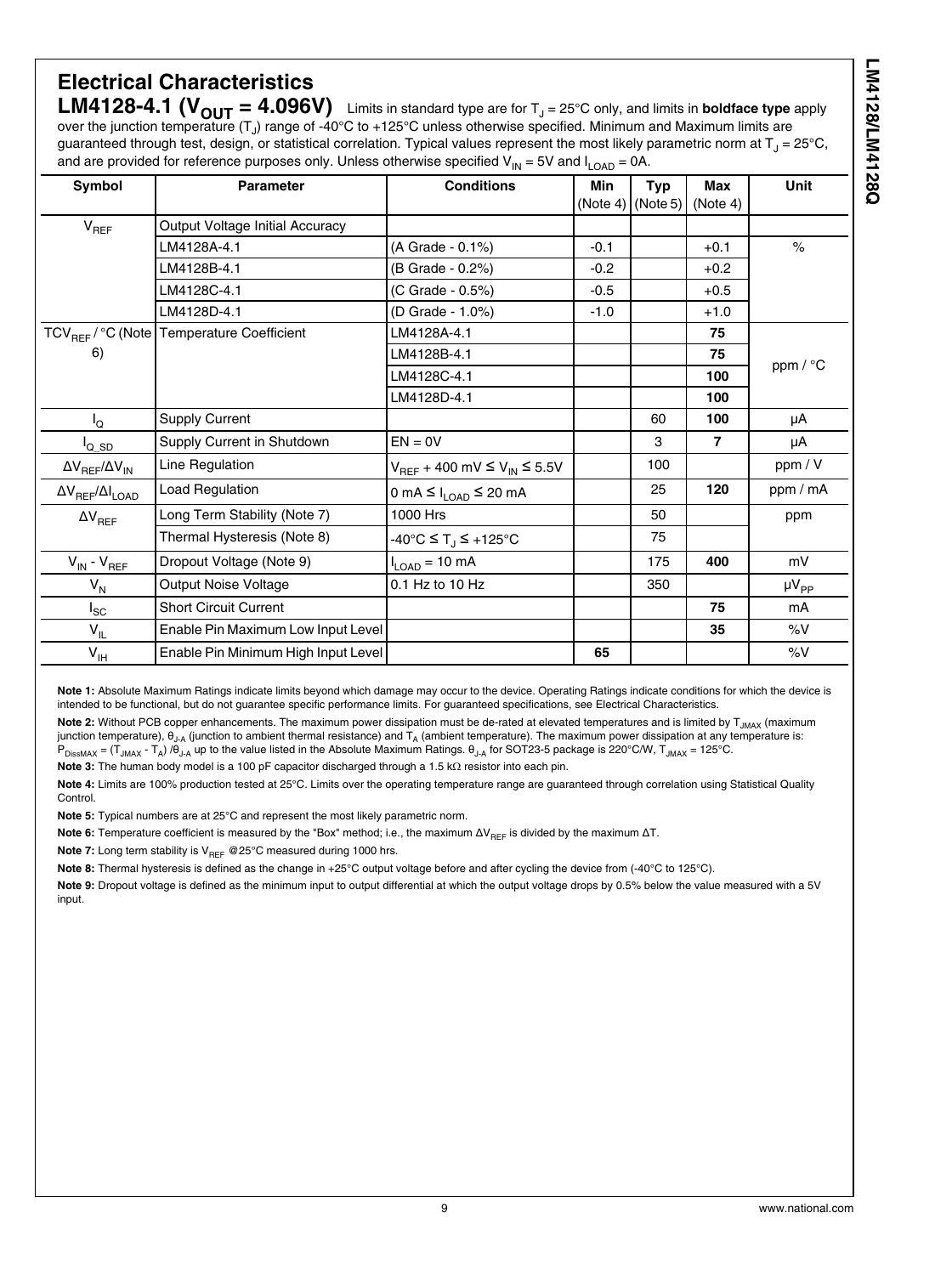# LM4128/LM4128Q **LM4128/LM4128Q**

# **Typical Performance Characteristics for 2.5V**















1sV/DIV



20211058

20211021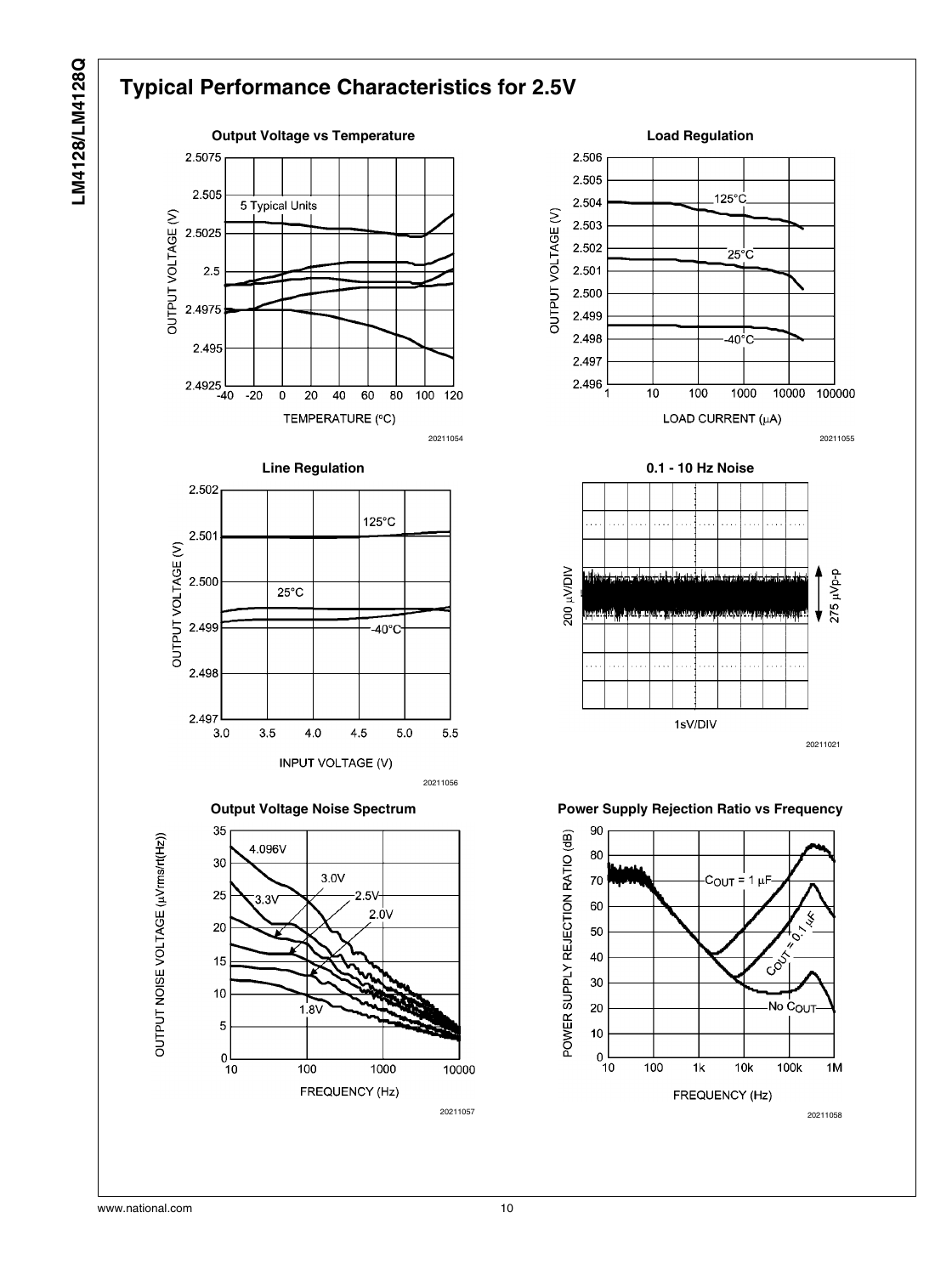







20211051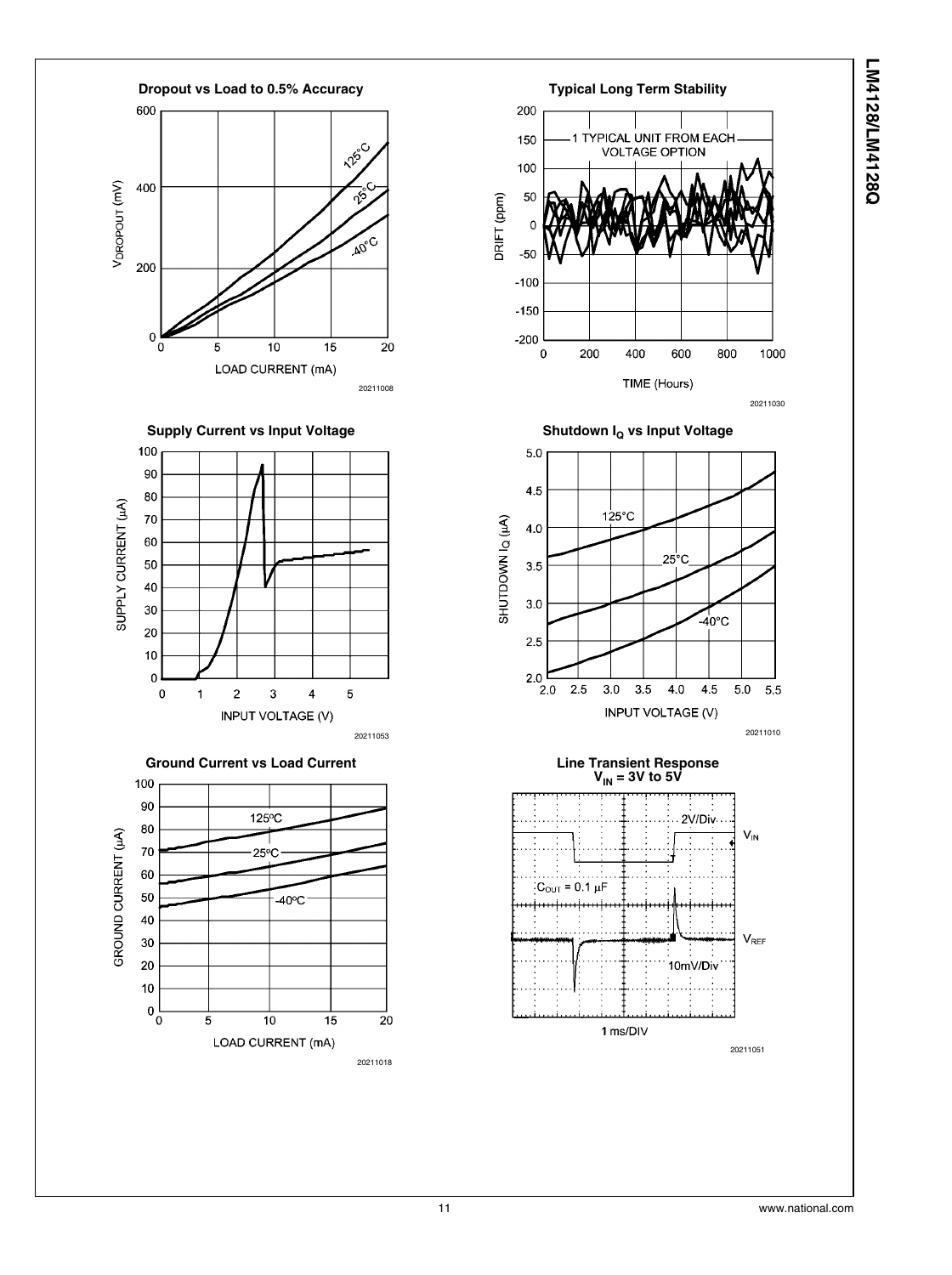

20211083

2.048V<br>1.8V

1V/Div

40 µs/DIV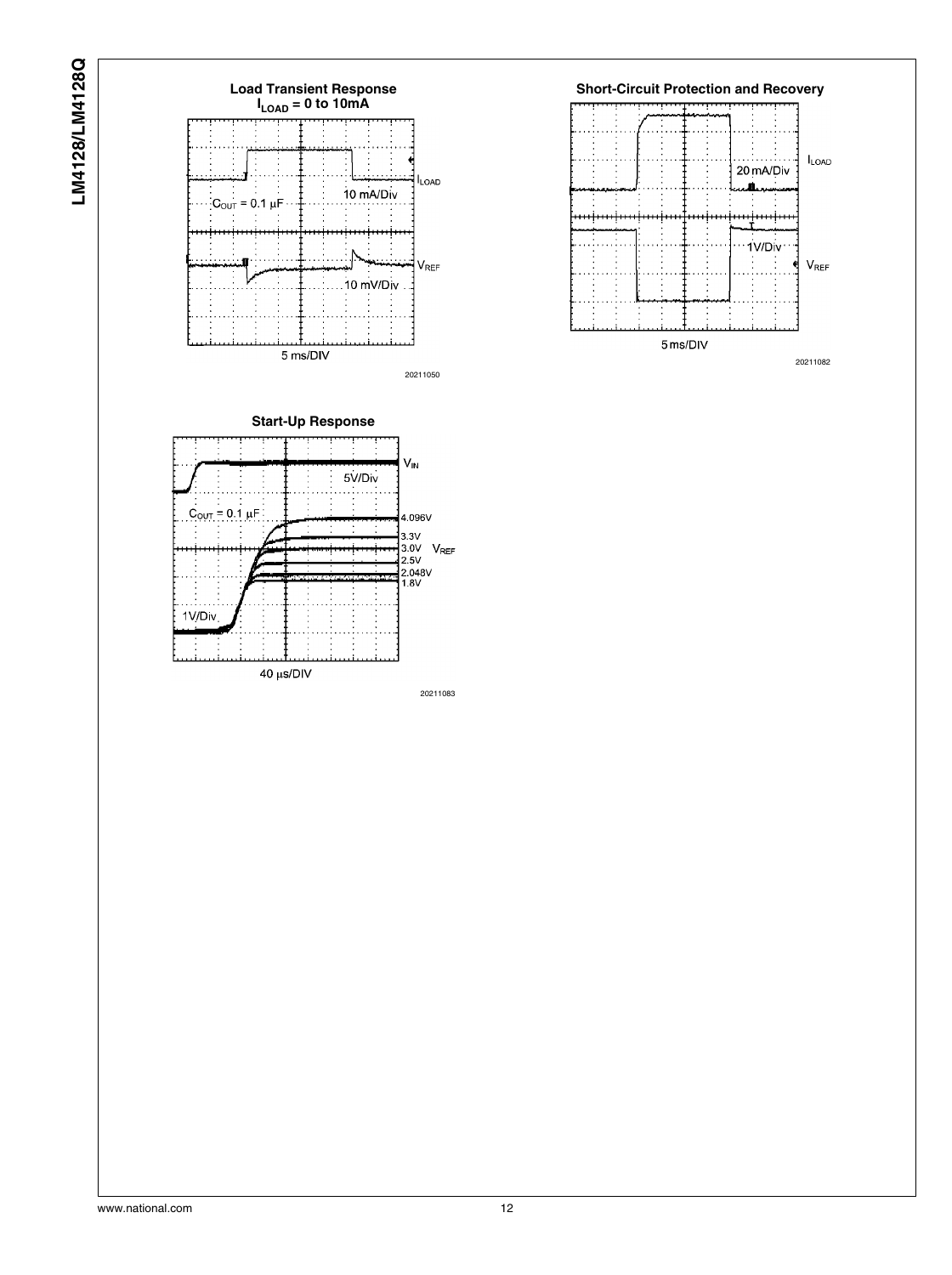## **Application Information**

#### **THEORY OF OPERATION**

The foundation of any voltage reference is the band-gap circuit. While the reference in the LM4128 is developed from the gate-source voltage of transistors in the IC, principles of the band-gap circuit are easily understood using a bipolar example. For a detailed analysis of the bipolar band-gap circuit, please refer to Application Note AN-56.

#### **SUPPLY AND ENABLE VOLTAGES**

To ensure proper operation,  $V_{FN}$  and  $V_{IN}$  must be within a specified range. An acceptable range of input voltages is

$$
V_{IN} > V_{REF} + 400 \text{ mV} (I_{LOAD} \le 10 \text{ mA})
$$

The enable pin uses an internal pull-up current source ( $I_{PULL}$  UP  $\approx$  2 µA) that may be left floating or triggered by an external source. If the part is not enabled by an external source, it may be connected to  $V_{\text{IN}}$ . An acceptable range of enable voltages is given by the enable transfer characteristics. See the Electrical Characteristics section and Enable Transfer Characteristics figure for more detail. Note, the part will not operate correctly for  $V_{FN} > V_{IN}$ .

#### **COMPONENT SELECTION**

A small ceramic (X5R or X7R) capacitor on the input must be used to ensure stable operation. The value of  $C_{\text{IN}}$  must be sized according to the output capacitor value. The value of  $C_{IN}$  must satisfy the relationship  $C_{IN} \geq C_{OUT}$ . When no output capacitor is used,  $C_{IN}$  must have a minimum value of 0.1  $\mu$ F. Noise on the power-supply input may affect the output noise. Larger input capacitor values (typically 4.7 µF to 22 µF) may help reduce noise on the output and significantly reduce overshoot during startup. Use of an additional optional bypass capacitor between the input and ground may help further reduce noise on the output. With an input capacitor, the LM4128 will drive any combination of resistance and capacitance up to  $V_{\text{BFF}}/20$  mA and 10 µF respectively.

The LM4128 is designed to operate with or without an output capacitor and is stable with capacitive loads up to 10 µF. Connecting a capacitor between the output and ground will significantly improve the load transient response when switching from a light load to a heavy load. The output capacitor should not be made arbitrarily large because it will effect the turn-on time as well as line and load transients.

While a variety of capacitor chemistry types may be used, it is typically advisable to use low esr ceramic capacitors. Such capacitors provide a low impedance to high frequency signals, effectively bypassing them to ground. Bypass capacitors should be mounted close to the part. Mounting bypass capacitors close to the part will help reduce the parasitic trace components thereby improving performance.

#### **SHORT CIRCUITED OUTPUT**

The LM4128 features indefinite short circuit protection. This protection limits the output current to 75 mA when the output is shorted to ground.

#### **TURN ON TIME**

Turn on time is defined as the time taken for the output voltage to rise to 90% of the preset value. The turn on time depends on the load. The turn on time is typically 33.2 µs when driving a 1µF load and 78.8 µs when driving a 10 µF load. Some users may experience an extended turn on time (up to 10 ms) under brown out conditions and low temperatures (-40°C).

#### **THERMAL HYSTERESIS**

Thermal hysteresis is defined as the change in output voltage at 25ºC after some deviation from 25ºC. This is to say that thermal hysteresis is the difference in output voltage between two points in a given temperature profile. An illustrative temperature profile is shown in *Figure 1*.



**FIGURE 1. Illustrative Temperature Profile**

This may be expressed analytically as the following:

$$
V_{HYS} = \frac{W_{REF1} - V_{REF2}I}{V_{REF}} \times 10^3 \text{ mV}
$$

**Whore** 

 $V_{HYS}$  = Thermal hysteresis expressed in ppm

 $V_{BFE}$  = Nominal preset output voltage

 $V_{REF1} = V_{REF}$  before temperature fluctuation

 $V_{BFE2} = V_{BFE}$  after temperature fluctuation.

The LM4128 features a low thermal hysteresis of 190 µV from -40°C to 125°C.

#### **TEMPERATURE COEFFICIENT**

Temperature drift is defined as the maximum deviation in output voltage over the operating temperature range. This deviation over temperature may be illustrated as shown in *Figure 2*.



#### **FIGURE 2. Illustrative Temperature Coefficient Profile**

Temperature coefficient may be expressed analytically as the following:

$$
T_D = \frac{(V_{REF\_MAX} - V_{REF\_MIN})}{V_{REF} \times \Delta T} \times 10^6 \text{ ppm}
$$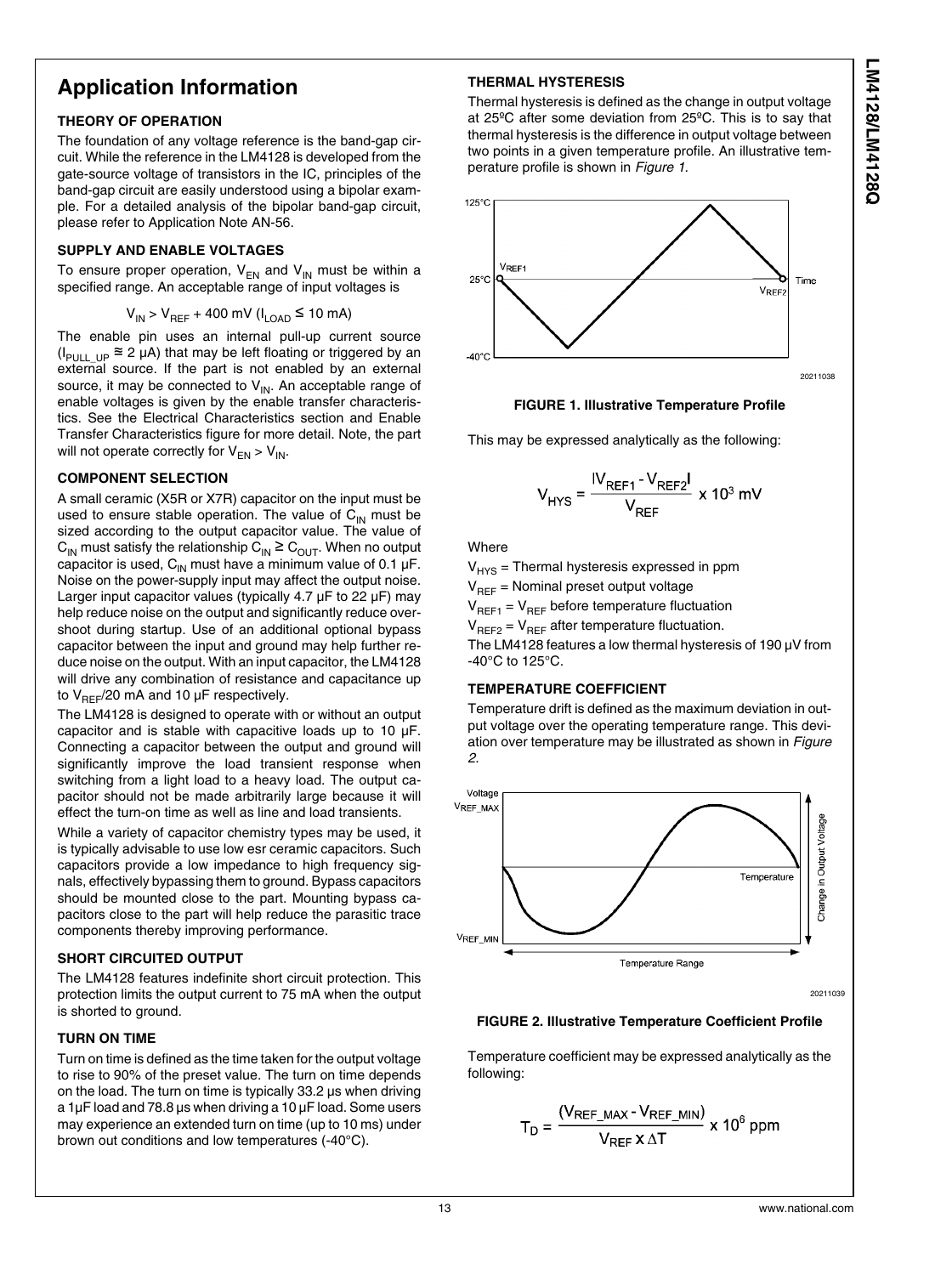${\sf T}_{\sf D}$  = Temperature drift

 $V_{BFE}$  = Nominal preset output voltage

 $V_{BFEMM}$  = Minimum output voltage over operating temperature range

V<sub>REF\_MAX</sub> = Maximum output voltage over operating temperature range

ΔT = Operating temperature range.

The LM4128 features a low temperature drift of 75 ppm (max) to 100 ppm (max), depending on the grade, from -40°C to 125°C.

#### **LONG TERM STABILITY**

Long-term stability refers to the fluctuation in output voltage over a long period of time (1000 hours). The LM4128 features a typical long-term stability of 50 ppm over 1000 hours. The measurements are made using 5 units of each voltage option, at a nominal input voltage (5V), with no load, at room temperature.

#### **EXPRESSION OF ELECTRICAL CHARACTERISTICS**

Electrical characteristics are typically expressed in mV, ppm, or a percentage of the nominal value. Depending on the application, one expression may be more useful than the other. To convert one quantity to the other one may apply the following:

ppm to mV error in output voltage:

$$
\frac{V_{REF} \times ppm_{ERROR}}{10^3} = V_{ERROR}
$$

Where:

 $V_{REF}$  is in volts (V) and  $V_{ERROR}$  is in milli-volts (mV). Bit error (1 bit) to voltage error (mV):

$$
\frac{V_{REF}}{2^n} \times 10^3 = V_{ERROR}
$$

 $V_{BEF}$  is in volts (V),  $V_{EBROB}$  is in milli-volts (mV), and n is the number of bits.

mV to ppm error in output voltage:

$$
\frac{V_{\text{ERROR}}}{V_{\text{REF}}} \times 10^3 = \text{ppm}_{\text{ERROR}}
$$

Where:

 $V_{REF}$  is in volts (V) and  $V_{EBROR}$  is in milli-volts (mV). Voltage error (mV) to percentage error (percent):

$$
\frac{V_{\text{ERROR}}}{V_{\text{REF}}} \times 0.1 = \text{Percent} \_ \text{Error}
$$

Where:

 $V_{BFE}$  is in volts (V) and  $V_{EBROB}$  is in milli-volts (mV).

#### **PRINTED CIRCUIT BOARD and LAYOUT CONSIDERATIONS**

References in SOT packages are generally less prone to PC board mounting than devices in Small Outline (SOIC) packages. To minimize the mechanical stress due to PC board mounting that can cause the output voltage to shift from its initial value, mount the reference on a low flex area of the PC board, such as near the edge or a corner.

The part may be isolated mechanically by cutting a U shape slot on the PCB for mounting the device. This approach also provides some thermal isolation from the rest of the circuit.

Bypass capacitors must be mounted close to the part. Mounting bypass capacitors close to the part will reduce the parasitic trace components thereby improving performance.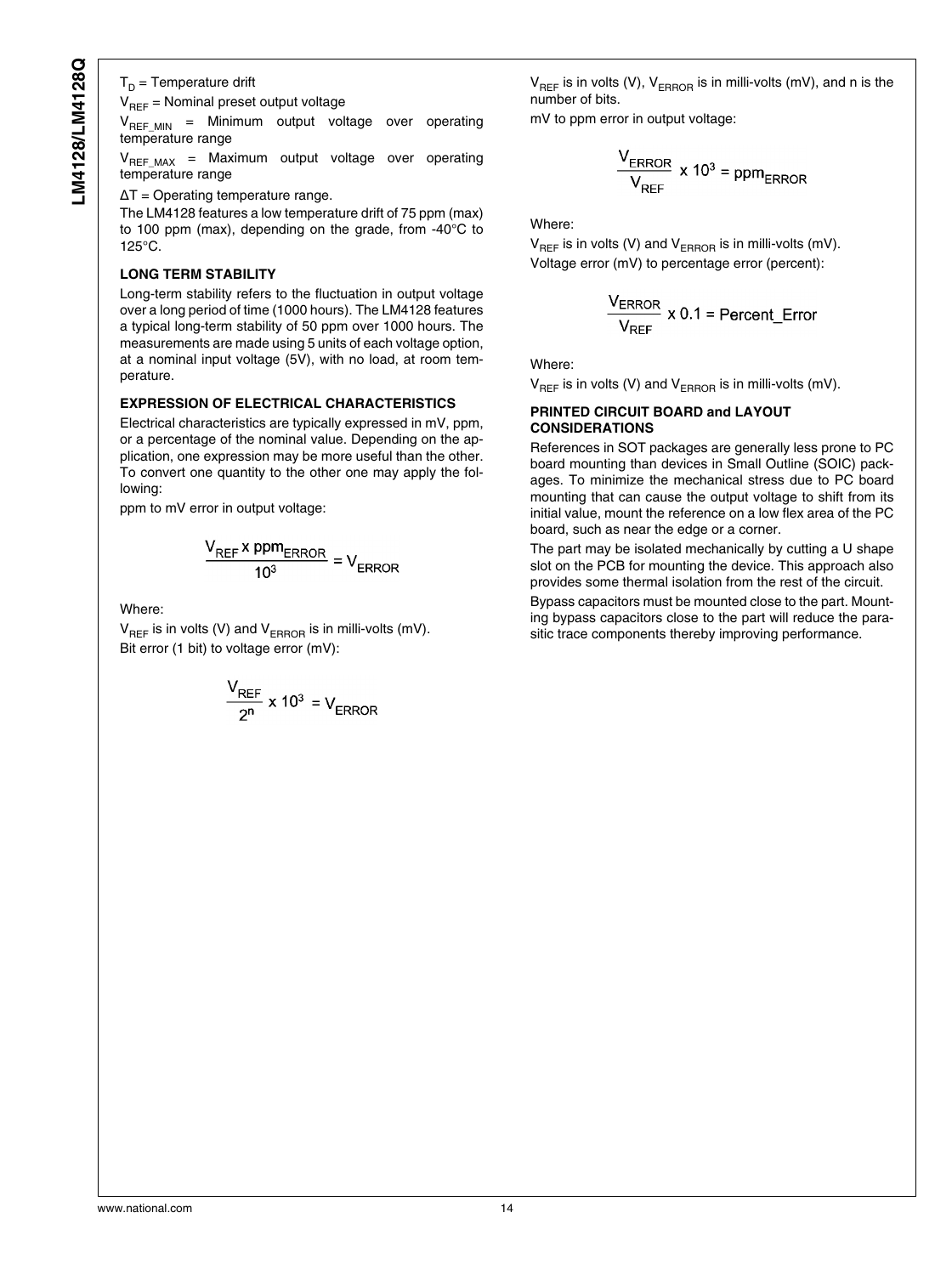# LM4128/LM4128Q **LM4128/LM4128Q**

# **Typical Application Circuits**







**FIGURE 4. Precision Voltage Reference with Force and Sense Output**



**FIGURE 5. Programmable Current Source**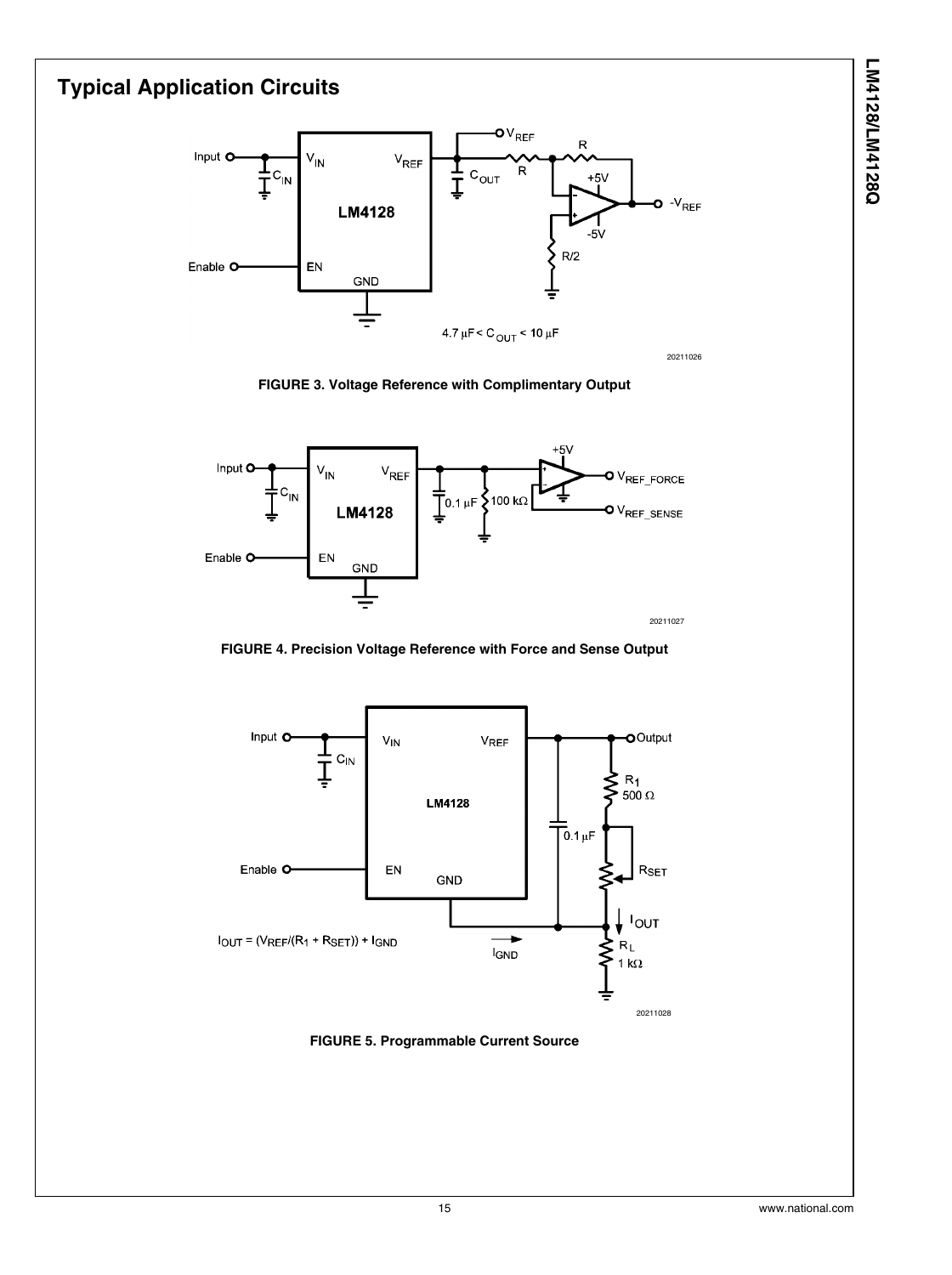# **Physical Dimensions** inches (millimeters) unless otherwise noted



MF05A (Rev D)

.008<br>[0.2]<br>GAGE PLANE

 $\sqrt{2}$ 

- 0°-8° TYP

**CONTROLLING DIMENSION IS INCH<br>
VALUES IN [ ] ARE MILLIMETERS<br>
DIMENSIONS IN ( ) FOR REFERENCE ONLY** 

**SOT23-5 Package NS Package Number MF05A**

LM4128/LM4128Q **LM4128/LM4128Q**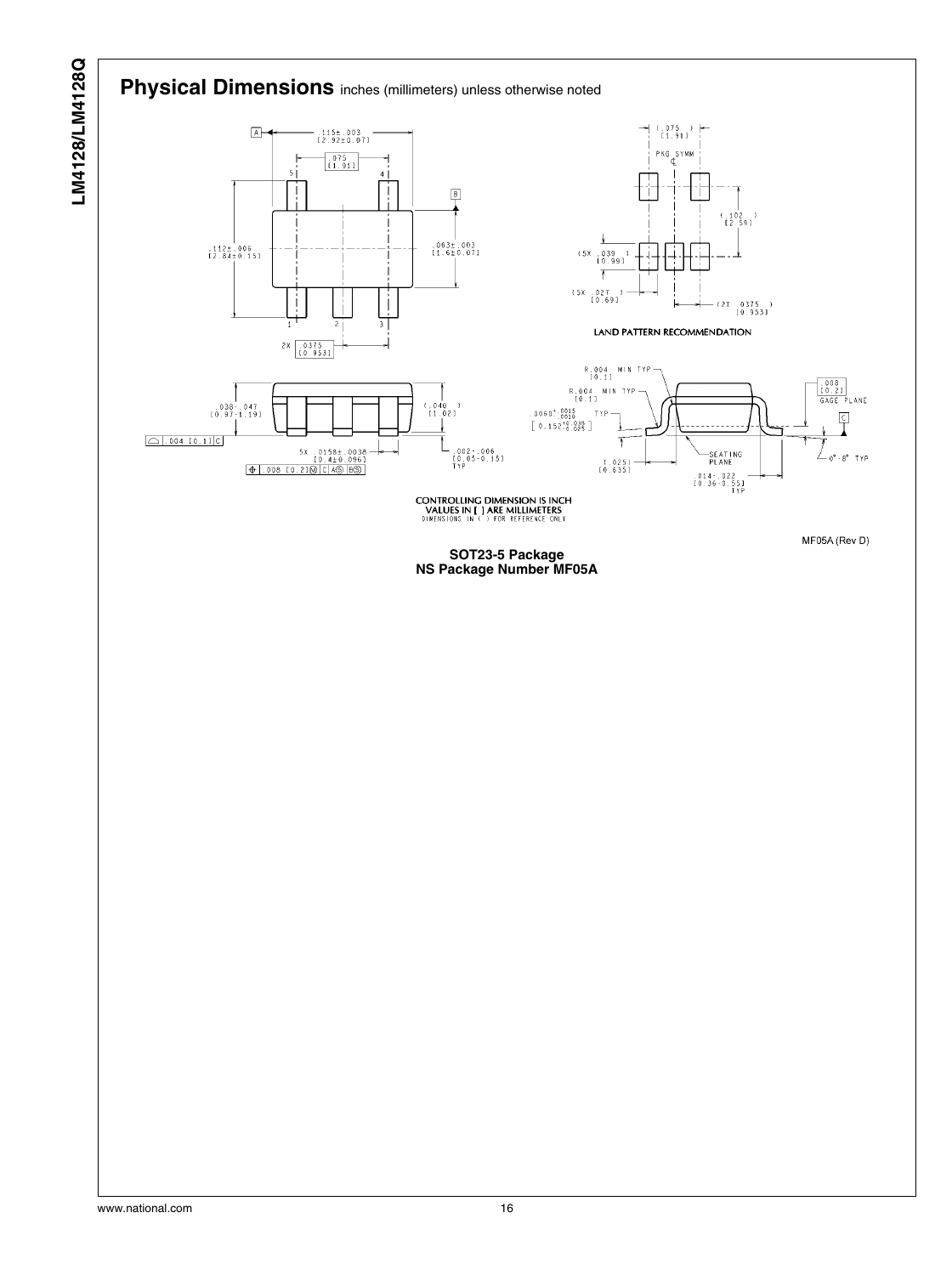# **Notes**